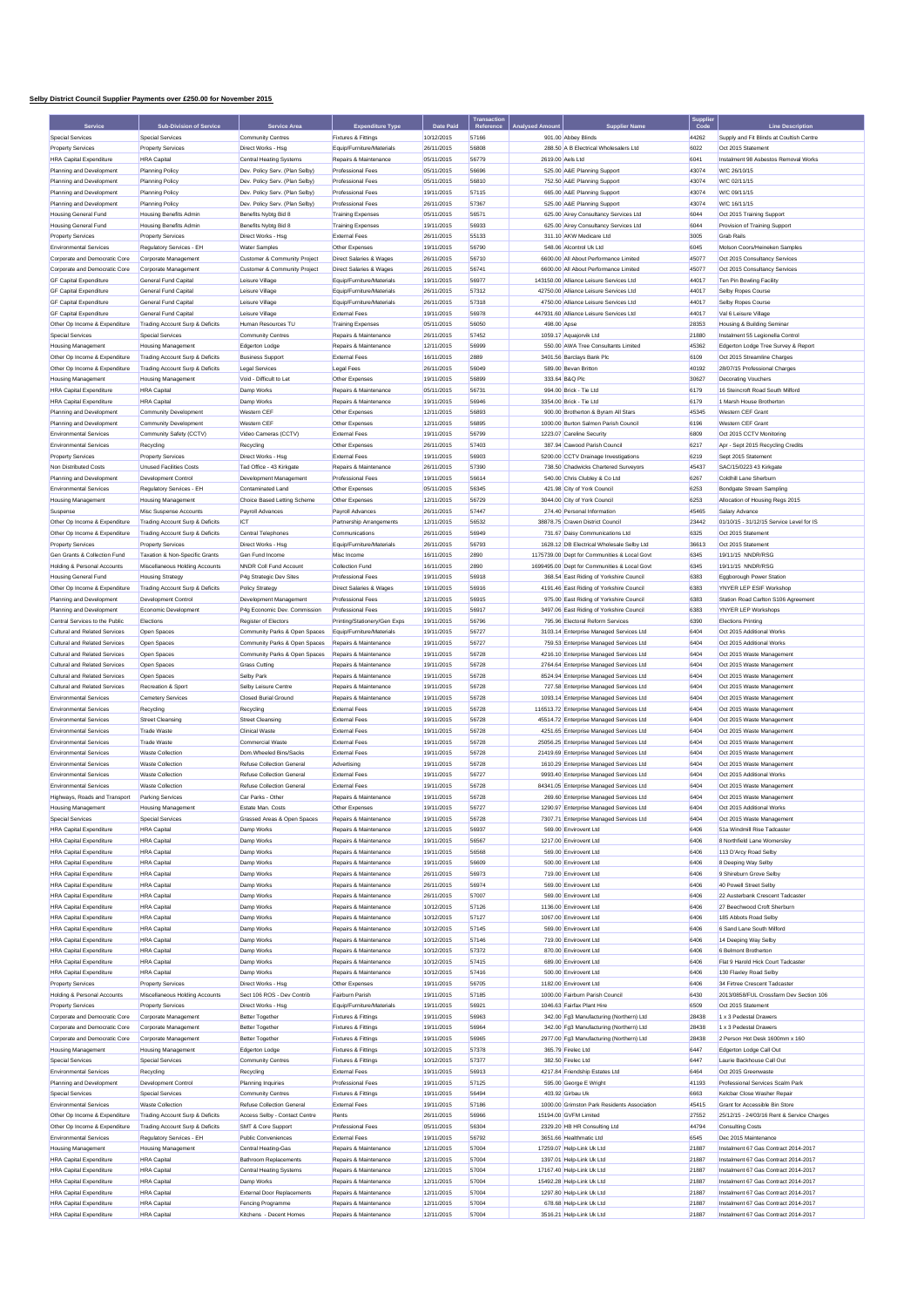| <b>HRA Capital Expenditure</b>                            | <b>HRA</b> Capital                         | Void Property Repairs              | <b>Renairs &amp; Maintenance</b>                 | 12/11/2015               | 57004          |                | 2949.42 Help-Link Uk Ltd                            | 21887         | Instalment 67 Gas Contract 2014-2017          |
|-----------------------------------------------------------|--------------------------------------------|------------------------------------|--------------------------------------------------|--------------------------|----------------|----------------|-----------------------------------------------------|---------------|-----------------------------------------------|
| Other Op Income & Expenditure                             | Trading Account Surp & Deficits            | Debt Control                       | Other Expenses                                   | 05/11/2015               | 56754          |                | 582.77 Henriksen Ltd                                | 6555          | Oct 2015 Commission                           |
| Holding & Personal Accounts                               | Control Accounts                           | <b>Creditors Control</b>           | Tax Deduct on Contract Payment                   | 12/11/2015               | 56927          |                | 6659.81 HM Revenue & Customs                        | 6590          | Nov 2015 CIS Deductions                       |
| <b>Property Services</b>                                  | <b>Property Services</b>                   | Direct Works - Hsg                 | Equip/Furniture/Materials                        | 26/11/2015               | 57343          |                | 11545 87 Howdens Joinery Ltd                        | 21474         | Oct 2015 Statement                            |
| <b>HRA Capital Expenditure</b>                            | <b>HRA</b> Capital                         | Pointing Works                     | Repairs & Maintenance                            | 12/11/2015               | 56716          |                | 6300.00 Hughie Construction Limited                 | 44175         | St Joseph Street Car Park                     |
|                                                           |                                            |                                    |                                                  |                          |                |                |                                                     |               |                                               |
| <b>GF Capital Expenditure</b>                             | General Fund Capital                       | ICT - Capital Projects             | Computing                                        | 19/11/2015               | 56551          |                | 3250.00 Idox Software Ltd                           | 6622          | <b>CIL Modules Maintenance</b>                |
| <b>GF Capital Expenditure</b>                             | General Fund Capital                       | ICT - Capital Projects             | Computing                                        | 19/11/2015               | 56551          |                | 10750.00 Idox Software Ltd                          | 6622          | CIL/S106 and Project Modules                  |
| <b>GF Capital Expenditure</b>                             | General Fund Capital                       | <b>ICT</b> - Capital Projects      | Computing                                        | 19/11/2015               | 56758          |                | 2612.50 Idox Software Ltd                           | 6622          | Protective Services Optional E                |
| <b>GF Capital Expenditure</b>                             | General Fund Capital                       | ICT - Capital Projects             | Computing                                        | 19/11/2015               | 56759          |                | 12499.50 Idox Software Ltd                          | 6622          | Protective Services as Per Quote              |
| Other Op Income & Expenditure                             | Trading Account Surp & Deficits            | Data & Systems                     | Computing                                        | 19/11/2015               | 56757          |                | 950.00 Idox Software Ltd                            | 6622          | Consultancy on Constraint Load                |
| Other Op Income & Expenditure                             | Trading Account Surp & Deficits            | Access Selby - Contact Centre      | Repairs & Maintenance                            | 17/12/2015               | 57170          |                | 361.29 Initial Washroom Solutions                   | 6631          | 28/11/15 - 27/02/16 Sanitact Unit             |
| Planning and Development                                  | <b>Planning Policy</b>                     | Dev. Policy Serv. (Plan Selby)     | <b>Professional Fees</b>                         | 19/11/2015               | 56574          |                | 14333.73 Jacobs UK Limited                          | 44613         | Selby Model Tests                             |
| <b>Environmental Services</b>                             | Recycling                                  | Recycling                          | <b>External Fees</b>                             | 19/11/2015               | 56477          |                | 690.00 J & H M Dickson Ltd                          | 6348          | 3000 50 x 90cm WPP Sack, Black                |
| <b>GF Capital Expenditure</b>                             | General Fund Capital                       | Industrial Units-Road Adoption     | Repairs & Maintenance                            | 12/11/2015               | 56746          |                | 390.00 Jles Northern Limited                        | 45005         | Lighting Sherburn Enterprise Park             |
| <b>Housing Management</b>                                 | <b>Housing Management</b>                  |                                    | <b>External Fees</b>                             | 26/11/2015               | 57453          |                | 29830.33 Keepmoat Regeneration Limited              | 43184         |                                               |
|                                                           |                                            | <b>Painting Dwellings</b>          |                                                  |                          |                |                |                                                     |               | Instalment 9 Prepaint Repairs & Doors Phase   |
| <b>HRA Capital Expenditure</b>                            | <b>HRA</b> Capital                         | <b>External Door Replacements</b>  | Repairs & Maintenance                            | 26/11/2015               | 57453          |                | 15236.61 Keepmoat Regeneration Limited              | 43184         | Instalment 9 Prepaint Repairs & Doors Phase   |
| <b>Housing General Fund</b>                               | Homelessness                               | <b>Homeless Persons</b>            | Other Expenses                                   | 19/11/2015               | 57187          |                | 500.00 Personal Information                         | 45416         | Personal Information                          |
| <b>Housing Management</b>                                 | <b>Housing Management</b>                  | <b>Housing Management</b>          | Legal Fees                                       | 16/11/2015               | 2891           |                | 360.00 Liberata Uk Ltd                              | 36656         | Oct 2015 PCOL Claims                          |
| Corporate and Democratic Core                             | Democratic Rep & Mgmnt                     | Chairmans Allowance                | Members Allowances                               | 12/11/2015               | 57008          |                | 450.00 Lord Mayor of York Charities                 | 44919         | Cllr R Sweeting Charity Ball                  |
| <b>HRA Capital Expenditure</b>                            | <b>HRA</b> Capital                         | Pointing Works                     | Repairs & Maintenance                            | 26/11/2015               | 57444          |                | 1260.00 Maddison James Associates Limited           | 43770         | St Josephs Street & Chapel Street             |
| Other Op Income & Expenditure                             | Trading Account Surp & Deficits            | <b>Policy Strategy</b>             | <b>Direct Salaries &amp; Wages</b>               | 26/11/2015               | 57128          |                | 1837.50 Matchtech                                   | 43334         | W/C 02/11/15                                  |
| Other Op Income & Expenditure                             | Trading Account Surp & Deficits            | Policy Strategy                    | Direct Salaries & Wages                          | 10/12/2015               | 57392          |                | 1641.50 Matchtech                                   | 43334         | W/C 09/11/15                                  |
| Planning and Development                                  | <b>Planning Policy</b>                     | Dev. Policy Serv. (Plan Selby)     | Direct Salaries & Wages                          | 12/11/2015               | 56698          |                | 1837.50 Matchtech                                   | 43334         | W/C 19/10/15                                  |
| Planning and Development                                  | <b>Planning Policy</b>                     | Dev. Policy Serv. (Plan Selby)     | Direct Salaries & Wages                          | 19/11/2015               | 56905          |                | 1445.50 Matchtech                                   | 43334         | W/E 26/10/15                                  |
|                                                           |                                            |                                    |                                                  |                          | 57319          |                |                                                     | 6810          | NDR Certification Work Variation              |
| Corporate and Democratic Core                             | Corporate Management                       | <b>External Audit</b>              | Other Expenses                                   | 26/11/2015               |                |                | 900.00 Mazars Lip                                   |               |                                               |
| Corporate and Democratic Core                             | Corporate Management                       | External Audit                     | Other Expenses                                   | 26/11/2015               | 57320          |                | 8000.00 Mazars Lip                                  | 6810          | 01/11/14 - 30/09/15 Grant Certification 14/15 |
| <b>HRA Capital Expenditure</b>                            | <b>HRA</b> Capital                         | Damp Works                         | Repairs & Maintenance                            | 19/11/2015               | 56875          |                | 820.50 Michael Walsh (Plasterers) Ltd               | 7419          | 4 Roman Close Tadcaster                       |
| <b>HRA Capital Expenditure</b>                            | <b>HRA</b> Capital                         | Damp Works                         | Repairs & Maintenance                            | 26/11/2015               | 57100          |                | 1654 60 Michael Walsh (Plasterers) Ltd              | 7419          | 14 Marsh Croft Brotherton                     |
| <b>HRA Capital Expenditure</b>                            | <b>HRA</b> Capital                         | Void Property Repairs              | Repairs & Maintenance                            | 19/11/2015               | 56701          |                | 690.00 Michael Walsh (Plasterers) Ltd               | 7419          | 35 Denison Road Selby                         |
| <b>Property Services</b>                                  | <b>Property Services</b>                   | Direct Works - Hsg                 | External Fees                                    | 19/11/2015               | 56704          |                | 745.40 Michael Walsh (Plasterers) Ltd               | 7419          | 14 Oaklands Crescent Camblesforth             |
| <b>Property Services</b>                                  | <b>Property Services</b>                   | Direct Works - Hsg                 | <b>External Fees</b>                             | 19/11/2015               | 56876          |                | 529.50 Michael Walsh (Plasterers) Ltd               | 7419          | 74 Petre Avenue Selby                         |
| <b>Property Services</b>                                  | <b>Property Services</b>                   | Direct Works - Hsg                 | <b>External Fees</b>                             | 19/11/2015               | 56877          |                | 358.50 Michael Walsh (Plasterers) Ltd               | 7419          | 34 Mill Close Monk Fryston                    |
| <b>Property Services</b>                                  | <b>Property Services</b>                   | Direct Works - Hsn                 | External Fees                                    | 19/11/2015               | 56878          |                | 357.00 Michael Walsh (Plasterers) Ltd               | 7419          | 33 Mill Close Monk Fryston                    |
| <b>Property Services</b>                                  | <b>Property Services</b>                   | Direct Works - Hsg                 | External Fees                                    | 26/11/2015               | 57099          |                | 391.00 Michael Walsh (Plasterers) Ltd               | 7419          | 19 Beechwood Glade Sherburn                   |
| Other Op Income & Expenditure                             | Trading Account Surp & Deficits            | Human Resources TU                 | Training Expenses                                | 26/11/2015               | 57485          |                | 343.00 Michelle Oates                               | 24312         | CIMA Membership Exam Fees                     |
| Other On Income & Expenditure                             |                                            |                                    | Direct Salaries & Wages                          |                          |                |                |                                                     |               |                                               |
|                                                           | Trading Account Surp & Deficits            | <b>Legal Services</b>              |                                                  | 12/11/2015               | 56960          |                | 350.00 Miss Kirsten Mercer                          | 45351         | <b>Professional Fees</b>                      |
| <b>Environmental Services</b>                             | Regulatory Services - EH                   | Pest Control                       | <b>External Fees</b>                             | 10/12/2015               | 57355          |                | 1300.38 M J Backhouse                               | 6097          | Nov 2015 Rat Jobs in Domestic Premises        |
| <b>Property Services</b>                                  | <b>Property Services</b>                   | Direct Works - Hsg                 | Equip/Furniture/Materials                        | 19/11/2015               | 56922          |                | 832.12 MKM Building Supplies Ltd                    | 21210         | Oct 2015 Statement                            |
| Planning and Development                                  | <b>Development Control</b>                 | Development Management             | <b>Professional Fees</b>                         | 12/11/2015               | 56983          |                | 1200.00 Mr Alan Evans                               | 26410         | Safeguarded Land NPPF and Plan Selby          |
| Planning and Development                                  | Development Control                        | Development Management             | <b>Professional Fees</b>                         | 19/11/2015               | 56995          |                | 600.00 Mr Alan Evans                                | 26410         | SDC v Prowind Scalm Park                      |
| Planning and Development                                  | <b>Planning Policy</b>                     | Core Strategy Legal Challenge      | <b>Professional Fees</b>                         | 05/11/2015               | 56781          |                | 7500.00 Mr Alan Evans                               | 26410         | SDC v Sam Smith Old Brewery                   |
| <b>Environmental Services</b>                             | Regulatory Services - EH                   | Local Air Poll Control             | <b>Professional Fees</b>                         | 12/11/2015               | 56955          |                | 625.00 Mr Freddie Humphreys                         | 39962         | Saint Gobain Glass Eggborough Site            |
| Planning and Development                                  | <b>Planning Policy</b>                     | Core Strategy Legal Challenge      | <b>Professional Fees</b>                         | 05/11/2015               | 56782          |                | 2500.00 Mr Freddie Humphreys                        | 39962         | SDC v Sam Smith Old Brewery                   |
| <b>Housing General Fund</b>                               | Private Sector Housing Renewal             | Private Sect Houses                | Other Expenses                                   | 12/11/2015               | 56985          |                | 303.30 Mr Michael Pottage                           | 45355         | <b>Empty Homes Work Travel Expenses</b>       |
| Suspense                                                  | Misc Suspense Accounts                     | Payroll Advances                   | Payroll Advances                                 | 26/11/2015               | 57448          |                | 562.55 Personal Information                         | 45466         | Salary Advance                                |
|                                                           |                                            |                                    |                                                  |                          | 56962          |                |                                                     |               |                                               |
| Other Op Income & Expenditure                             | Trading Account Surp & Deficits            | Marketing & Comms                  | Other Expenses                                   | 26/11/2015               |                |                | 1376.00 Newspaper Licensing Agency                  | 6875          | Newspaper Licensing Agency                    |
| <b>HRA Capital Expenditure</b>                            | <b>HRA</b> Capital                         | Central Heating Systems            | Repairs & Maintenance                            | 05/11/2015               | 56755          |                | 583.00 Northern Gas Networks Ltd                    | 34757         | 44 Station Road Hambleton                     |
| <b>HRA Capital Expenditure</b>                            | <b>HRA</b> Capital                         | <b>Central Heating Systems</b>     | Repairs & Maintenance                            | 12/11/2015               | 56929          |                | 583.00 Northern Gas Networks Ltd                    | 34757         | 7 William Jacques Drive Cliffe                |
| <b>HRA Capital Expenditure</b>                            | <b>HRA</b> Capital                         | <b>Central Heating Systems</b>     | Repairs & Maintenance                            | 19/11/2015               | 57182          |                | 583.00 Northern Gas Networks Ltd                    | 34757         | 4 Weedling Gate Stutton                       |
| <b>HRA Capital Expenditure</b>                            | <b>HRA</b> Capital                         | <b>Central Heating Systems</b>     | Repairs & Maintenance                            | 26/11/2015               | 57443          |                | 583.00 Northern Gas Networks Ltd                    | 34757         | 4 William Jacques Drive Cliffe                |
| Other Op Income & Expenditure                             | Trading Account Surp & Deficits            | Data & Systems                     | Computing                                        | 19/11/2015               | 56327          |                | 24256.40 Northgate Information Solutions            | 6890          | 01/12/15 - 30/11/16 Support & Maintenance     |
| Other Op Income & Expenditure                             | Trading Account Surp & Deficits            | Data & Systems                     | Computing                                        | 19/11/2015               | 56328          |                | 11314.86 Northgate Information Solutions            | 6890          | 01/12/15 - 30/11/16 Public Protection         |
| Other Op Income & Expenditure                             | Trading Account Surp & Deficits            | Data & Systems                     | Computing                                        | 19/11/2015               | 56329          |                | 701.95 Northgate Information Solutions              | 6890          | 26/11/15 - 25/11/16 CAPS Integration          |
| Other Op Income & Expenditure                             | Trading Account Surp & Deficits            | Data & Systems                     | Computing                                        | 19/11/2015               | 56761          |                | 1560.00 Northgate Public Services Uk Ltd            | 26165         | PARIS Bureau Software Managed                 |
| <b>Environmental Services</b>                             | Trade Waste                                | Commercial Waste                   | External Fees                                    | 26/11/2015               | 57326          |                | 14218.30 North Yorkshire County Council             | 6902          | Sept 2015 Commercial Waste                    |
|                                                           |                                            |                                    |                                                  |                          |                |                |                                                     |               |                                               |
| <b>Holding &amp; Personal Accounts</b>                    | Miscellaneous Holding Accounts             | C. Tax Payers Coll Fund Acc        | NYCC Precept                                     | 13/11/2015               | 57106          |                | 2669011.00 North Yorkshire County Council           | 32208         | Precept Instalment 17/11/15                   |
| Holding & Personal Accounts                               | Miscellaneous Holding Accounts             | NNDR Payers Coll Fund (Old)        | NNDR Pool Contribution                           | 17/11/2015               | 57156          |                | 318528.00 North Yorkshire County Council            | 32208         | 19/11/15 Retained Business Rates              |
| Other Op Income & Expenditure                             | Trading Account Surp & Deficits            | Human Resources TU                 | <b>Training Expenses</b>                         | 19/11/2015               | 56764          |                | 450.00 North Yorkshire County Council               | 6902          | Resilience Training 30/07/15                  |
| Holding & Personal Accounts                               | Miscellaneous Holding Accounts             | C. Tax Payers Coll Fund Acc        | <b>NYFRA Precept</b>                             | 13/11/2015               | 57108          |                | 156724.00 North Yorkshire Fire & Rescue             | 32207         | Precept Instalment 17/11/15                   |
| Holding & Personal Accounts                               | Miscellaneous Holding Accounts             | NNDR Payers Coll Fund (Old)        | <b>NNDR Pool Contribution</b>                    | 17/11/2015               | 57157          |                | 35392.00 North Yorkshire Fire & Rescue              | 32207         | 19/11/15 Retained Business Rates              |
| Holding & Personal Accounts                               | Miscellaneous Holding Accounts             | C. Tax Payers Coll Fund Acc        | NYPA Precept                                     | 13/11/2015               | 57107          |                | 516269.00 North Yorkshire PCC                       | 32209         | Precept Instalment 17/11/15                   |
| Other Op Income & Expenditure                             | Trading Account Surp & Deficits            | Access Selby - Contact Centre      | <b>Energy Costs</b>                              | 19/11/2015               | 57151          |                | 938.38 Noower Ltd                                   | 6917          | 01/10/15 - 31/10/15 Market Cross Selby        |
| <b>Property Services</b>                                  | <b>Property Services</b>                   | Direct Works - Hsg                 | <b>Energy Costs</b>                              | 19/11/2015               | 54623          |                | 521.80 Npower Ltd                                   | 6917          | 01/04/15 - 30/06/15 Unit 14 Vivars Industrial |
| <b>Special Services</b>                                   | Special Services                           | <b>Community Centres</b>           | <b>Energy Costs</b>                              | 19/11/2015               | 57147          |                | 795.68 Npower Ltd                                   | 6917          | 01/10/15 - 31/10/15 St Wilfrids Court         |
| Other On Income & Expenditure                             | Trading Account Surp & Deficits            | Environmental Health               | Direct Salaries & Wages                          | 26/11/2015               | 57445          |                | 595.00 N S Redfern                                  | 31130         | 17 Food Inspections Carried Out               |
| <b>Housing General Fund</b>                               | Homelessness                               | Homeless Persons                   | Other Expenses                                   | 19/11/2015               | 57183          |                | 500.00 Personal Information                         | 45414         | Personal Information                          |
|                                                           |                                            |                                    |                                                  |                          |                |                |                                                     |               |                                               |
| <b>Housing Management</b>                                 | <b>Housing Management</b>                  | <b>Painting Dwellings</b>          | <b>External Fees</b>                             | 13/11/2015               | 57096          |                | 357.00 Owan Ltd                                     | 6943          | Oct 2015 Quantity Surveying                   |
| <b>Housing Management</b>                                 | <b>Housing Management</b>                  | Solid Fuel Serv-Pind               | Repairs & Maintenance                            | 13/11/2015               | 57096          |                | 297.50 Owan Ltd                                     | 6943          |                                               |
| <b>HRA Capital Expenditure</b>                            | <b>HRA</b> Capital                         | <b>Central Heating Systems</b>     | Repairs & Maintenance                            | 13/11/2015               |                |                |                                                     |               | Oct 2015 Quantity Surveying                   |
| Other Op Income & Expenditure                             | Trading Account Surp & Deficits            | Assets                             | Professional Fees                                |                          | 57096          |                | 922.25 Owan Ltd                                     | 6943          | Oct 2015 Quantity Surveying                   |
| <b>HRA Capital Expenditure</b>                            | <b>HRA</b> Capital                         |                                    |                                                  | 13/11/2015               | 57096          |                | 1368.50 Owan Ltd                                    | 6943          | Oct 2015 Quantity Surveying                   |
| <b>HRA Capital Expenditure</b>                            |                                            | Fencing Programme                  | Repairs & Maintenance                            | 19/11/2015               | 56552          |                | 858.00 Paul Harrison Building and Property Repairs  | 6531          | 11 Barff View Burn                            |
|                                                           | <b>HRA</b> Capital                         | Roof Replacement                   | Repairs & Maintenance                            | 12/11/2015               | 56747          |                | 588.10 Paul Harrison Building and Property Repairs  | 6531          | 11 Beechwood Close Sherburn in Elmet          |
| <b>Property Services</b>                                  | <b>Property Services</b>                   | Direct Works - Hsg                 | <b>External Fees</b>                             | 19/11/2015               | 56941          |                | 736.70 Paul Harrison Building and Property Repairs  | 6531          | 3 Beechwood Close Sherburn                    |
| <b>Property Services</b>                                  | <b>Property Services</b>                   | Direct Works - Hsg                 | <b>External Fees</b>                             | 19/11/2015               | 56942          |                | 768.00 Paul Harrison Building and Property Repairs  | 6531          | 26 - 28 Windmill Rise Tadcaster               |
| <b>Property Services</b>                                  | <b>Property Services</b>                   | Direct Works - Hsg                 | <b>External Fees</b>                             | 26/11/2015               | 56554          |                | 1605.00 Paul Harrison Building and Property Repairs | 6531          | 19 Landing Lane Riccall                       |
|                                                           |                                            | Direct Works - Hsg                 | <b>External Fees</b>                             | 26/11/2015               | 56940          |                | 517.76 Paul Harrison Building and Property Repairs  | 6531          | 70 Charles Street Selby                       |
| <b>Property Services</b>                                  | <b>Property Services</b>                   |                                    |                                                  |                          | 56943          |                |                                                     |               |                                               |
| <b>Property Services</b>                                  | <b>Property Services</b>                   | Direct Works - Hsg                 | Other Expenses                                   | 19/11/2015               |                |                | 324.80 Paul Harrison Building and Property Repairs  | 6531          | 9 Orchard Lane Barkston Ash                   |
| Planning and Development                                  | <b>Planning Policy</b>                     | Dev. Policy Serv. (Plan Selby)     | <b>Professional Fees</b>                         | 19/11/2015               | 57162          |                | 3353.26 Pell Frischmann                             | 42174         | Highways Assessment Study                     |
| <b>Property Services</b>                                  | <b>Property Services</b>                   | Direct Works - Hsg                 | <b>External Fees</b>                             | 12/11/2015               | 56737          |                | 1599.00 Prism Medical Uk                            | 41970         | 12 Mount Pleasant Little Smeaton              |
| <b>Property Services</b>                                  | <b>Property Services</b>                   | Direct Works - Hsg                 | <b>External Fees</b>                             | 26/11/2015               | 57139          |                | 2299.99 Prism Medical Uk                            | 41970         | 5 Foxcliffe Brotherton                        |
| Special Services                                          | Special Services                           | <b>Pumping Stations</b>            | Repairs & Maintenance                            | 19/11/2015               | 56711          |                | 2130.28 R A Dalton Ltd                              | 6326          | Cawood Road Additional Work                   |
| <b>Special Services</b>                                   | <b>Special Services</b>                    | <b>Pumping Stations</b>            | Repairs & Maintenance                            | 10/12/2015               | 57424          |                | 290.00 R A Dalton Ltd                               | 6326          | Aire View Sewage Treatment                    |
| Special Services                                          | <b>Special Services</b>                    | <b>Pumping Stations</b>            | Repairs & Maintenance                            | 10/12/2015               | 57425          |                | 290.00 R A Dalton Ltd                               | 6326          | 11 Main Road Temple Hirst Sewage Treatment    |
| Special Services                                          | Special Services                           | <b>Pumping Stations</b>            | Repairs & Maintenance                            | 10/12/2015               | 57426          |                | 435.00 R A Dalton Ltd                               | 6326          | <b>Highgate Sewage Treatment</b>              |
| <b>Special Services</b>                                   | Special Services                           | <b>Pumping Stations</b>            | Repairs & Maintenance                            | 10/12/2015               | 57428          |                | 942.50 R A Dalton Ltd                               | 6326          | Mill Lane Sewage Treatment                    |
| <b>Special Services</b>                                   | <b>Special Services</b>                    |                                    | Repairs & Maintenance                            |                          | 57429          |                | 290.00 R A Dalton Ltd                               | 6326          | Main Road Sewage Treatment                    |
| Special Services                                          | Special Services                           | <b>Pumping Stations</b>            |                                                  | 10/12/2015               | 57430          |                | 362.50 R A Dalton Ltd                               | 6326          |                                               |
|                                                           |                                            | <b>Pumping Stations</b>            | Repairs & Maintenance                            | 10/12/2015               |                |                |                                                     |               | Pond View Sewage Treatment                    |
| <b>Special Services</b>                                   | Special Services                           | <b>Pumping Stations</b>            | Repairs & Maintenance                            | 10/12/2015               | 57431          |                | 435.00 R A Dalton Ltd                               | 6326          | Roe Lane Sewage Treatment                     |
| Other Op Income & Expenditure                             | Trading Account Surp & Deficits            | ICT                                | Computing                                        | 19/11/2015               | 56743          |                | 964.50 Razorblue Ltd                                | 27684         | Kemp Loadmaster Basic Support 1 Year          |
| Other Op Income & Expenditure                             | Trading Account Surp & Deficits            | ICT                                | <b>Professional Fees</b>                         | 19/11/2015               | 56742          |                | 916.75 Razorblue Ltd                                | 27684         | Dec 2015 IT Support                           |
| <b>Housing Management</b>                                 | <b>Housing Management</b>                  | Land & Property Man                | Repairs & Maintenance                            | 19/11/2015               | 56969          |                | 500.00 R D Stott Architects                         | 42239         | Selby Park Rebuilding Section of Wall         |
| Other Op Income & Expenditure                             | <b>Trading Account Surp &amp; Deficits</b> | Human Resources TU                 | <b>Training Expenses</b>                         | 19/11/2015               | 56988          |                | 269.72 Redfern Travel Ltd                           | 7045          | RR/FE Selby to London                         |
| <b>Housing Management</b>                                 | <b>Housing Management</b>                  | <b>Housing Management</b>          | Other Expenses                                   | 26/11/2015               | 57455          |                | 504.00 Removals for You                             | 37744         | Removal Costs for 29 Byram Park Rd            |
| <b>Environmental Services</b>                             | Regulatory Services - EH                   | Taxi & Hire Licences               | <b>Running Costs</b>                             | 12/11/2015               | 56770          |                | 910.00 Revnolds of Selby                            | 7062          | Oct 2015 26 Taxi Tests Carried Out            |
| <b>Environmental Services</b>                             | Comm Safety (Safety Services)              | <b>CS-Partner Contributions</b>    | <b>Professional Fees</b>                         | 19/11/2015               | 56803          |                | 1800.00 Richard Abbott                              | 45333         | Consultancy Work as Project Lead              |
| Other Op Income & Expenditure                             | Trading Account Surp & Deficits            | Marketing & Comms                  | Other Expenses                                   | 12/11/2015               | 56939          |                | 260.00 Richard Jemison Photographer Ltd             | 44550         | Photographs - Selby Bike Race                 |
| Other Op Income & Expenditure                             |                                            |                                    | Other Expenses                                   |                          | 57132          |                |                                                     | 44550         |                                               |
|                                                           | Trading Account Surp & Deficits            | Marketing & Comms                  |                                                  | 26/11/2015               |                |                | 325.00 Richard Jemison Photographer Ltd             |               | Professional Services - Photography           |
| <b>HRA Capital Expenditure</b>                            | <b>HRA</b> Capital                         | <b>Central Heating Systems</b>     | Repairs & Maintenance                            | 26/11/2015               | 56805          |                | 10501.37 R N E Electrical Contractors               | 7081          | Day to Day Electrical Works                   |
| <b>HRA Capital Expenditure</b>                            | <b>HRA</b> Capital                         | <b>Electrical Rewires</b>          | Repairs & Maintenance                            | 26/11/2015               | 56806          |                | 3725.94 R N E Electrical Contractors                | 7081          | Voids Electrical Works                        |
| <b>Property Services</b>                                  | <b>Property Services</b>                   | Direct Works - Hsg                 | <b>External Fees</b>                             | 26/11/2015               | 56805          |                | 814.63 R N E Electrical Contractors                 | 7081          | Day to Day Electrical Works                   |
| Other Op Income & Expenditure                             | Trading Account Surp & Deficits            | Postage Account                    | Communications                                   | 19/11/2015               | 56575          |                | 1098.21 Royal Mail Group Plc                        | 7100          | 1st Class Post Services                       |
| Planning and Development<br><b>Environmental Services</b> | Economic Development<br>Recycling          | P4g Retail Experience<br>Recycling | <b>Professional Fees</b><br><b>External Fees</b> | 12/11/2015<br>19/11/2015 | 56968<br>56919 | 960.00 Ruralis | 1409.80 Ryedale Organics Ltd                        | 34516<br>6694 | Oct 2015 STEP Support<br>Oct 2015 Greenwaste  |